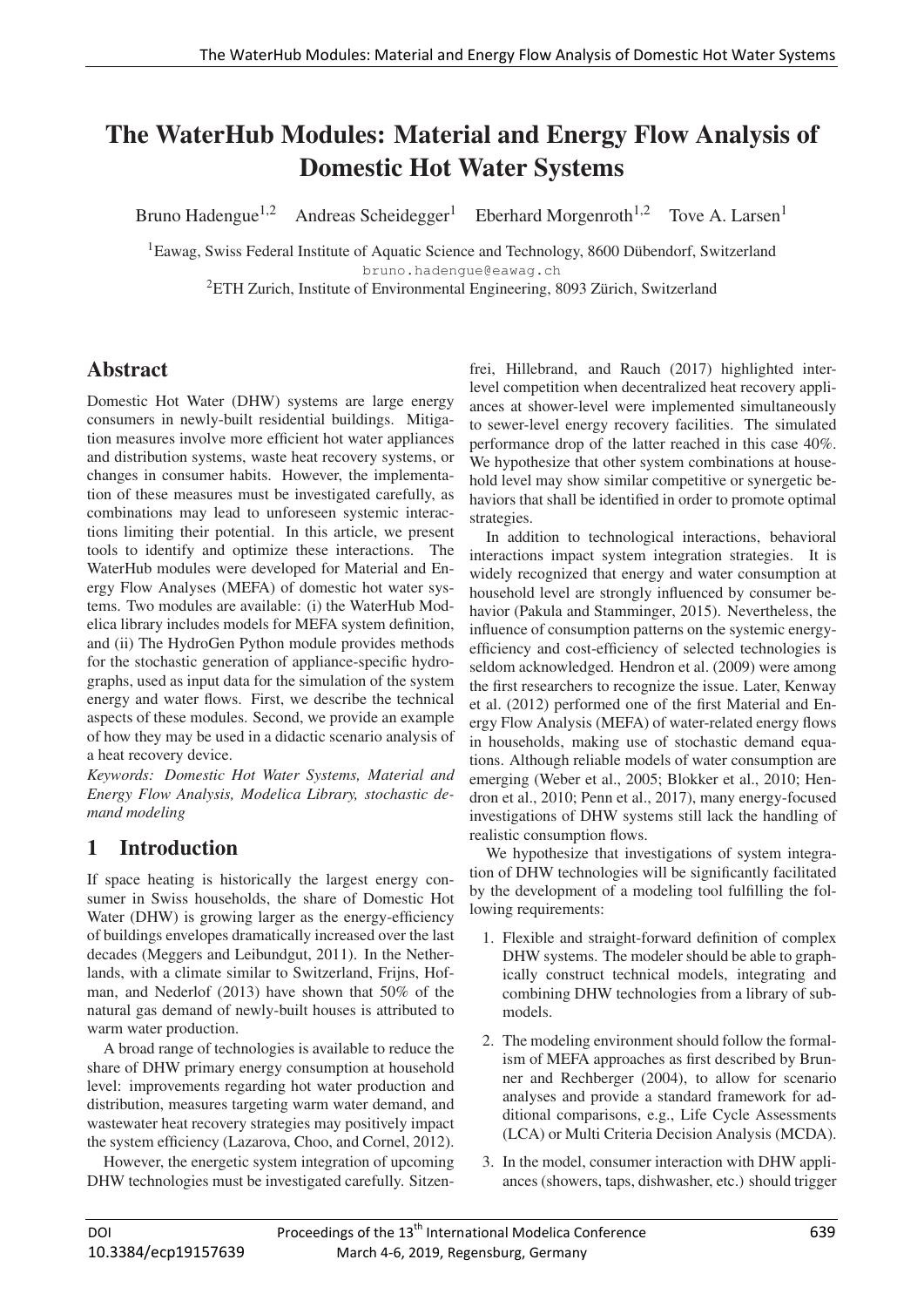upstream (water heaters, distribution systems) and downstream (heat recovery systems, water recycling units) energy and water flows. The model is demandtriggered.

4. The modeler should have full control of water consumption patterns, feeding either (i) stochastic flows or (ii) deterministic flows to single DHW appliances in the technical model.

Tools specifically designed to model DHW systems have emerged within the TRNSYS (Maguire et al., 2011) or the Microsoft .NET environments (Springer et al., 2008), with state-of-the-art treatment of heat losses in pipes. However, these tools do not fulfill all above requirements, as they lack the flexibility of a library of models the modeler can pick from (1), the MEFA formalism (2), and full control over the consumption scenarios to be fed to the model (3).

Modelica, an equation-based, object-oriented programming language, offers high flexibility, hierarchical libraries of models and easy graphical definition of complex systems. Existing Modelica libraries developed for whole building simulation purposes are very powerful and versatile tools that meet (and usually exceed) requirement (1), such as the *Buildings Library* (Wetter, Zuo, and Nouidui, 2014), or more generally IEA Annex 60 based libraries (Christoph et al., 2015). However, these libraries were not developed to follow the MEFA formalism (2), lack the demand-triggered model behavior (3) and full control over domestic hot water flows (4).

Although these libraries may be adapted to meet the above requirements, the purpose of using MEFA formalism (requirement 2) is to provide environmental researchers, already acquainted with similar analyses such as LCA, tools that do not require extensive knowledge in building simulation practices. In this sense, the MEFA requirement allows for significant simplification of the models developed in libraries originally meant for building or district simulations. We thus considered more appropriate to build a dedicated Modelica library rather than downgrading and complementing existing libraries. However, work is conducted to assess the use of the Annex 60 library base interfaces, in order to facilitate potential future integrations. We add that the choice of outsourcing the generation of model water flows to an external Python module was motivated by the complexity of stochastic modeling in Modelica.

We present in this article the WaterHub modules, combining a custom Modelica library for DHW technologies and a Python module for the modeling of demand flows. We describe the implementation and typical use of the tools, and provide an implementation example.

# 2 The WaterHub Modules

Figure 1 shows a typical workflow using the WaterHub modules for the simulation of DHW system properties, for instance the systemic energy efficiency. We present in this section the MEFA formalism overarching the Water-Hub modules and technical descriptions of the modules. The early stage of development of the modules does not yet allow for an open release, however access to the Git repositories will be granted on request.

### 2.1 MEFA Formalism

Material Flow Analysis (MFA) and its extended version Material and Energy Flow Analysis (MEFA) are described by Brunner and Rechberger (2004) as the "systematic assessment of the flows and stocks of materials [and energy] within a system defined in space and time". The main idea of MEFA is to quantify all flows of *materials*, i.e. conserved quantities, between *processes* (any transport, transfer, transformation or storage of materials) present in a given system. Energy and mass conservation governs the system:

$$
E_{in} - E_{out} = E_{stored} \tag{1}
$$

$$
M_{in} - M_{out} = M_{stored} \tag{2}
$$

This approach has the advantage of clearly separating *flows* (or *fluxes*) and *processes*. A process can hence be as complex as required by the application without impacting the nature of the flows, as it essentially sets the value of its output flows using transfer coefficients on input flows. Moreover, an MFA often form the basis of LCA, as they share part of their formalism.

#### 2.2 WaterHub Modelica Library

The WaterHub Library contains models for the definition of MEFA systems, using a bottom-up modeling approach. Although inspired by the Modelica Standard Library (MSL) *Fluid* library, the models inputs and outputs were simplified to water and energy flows only, in an attempt to stick to the MEFA formalism. The following packages are available:

- Base Classes: Defines the *WaterPort* and *HeatPort* connectors, for the water and energy flows, respectively. Water flows are described by a volumetric *flow* in liters per second and a *temperature*. Expressing flows with volume instead of mass units is standard in DHW studies. The specific volumetric heat capacity of water is set to 4179.6 J  $l^{-1}K^{-1}$ , corresponding to water at  $25^{\circ}$ C. Energy flows are expressed in Watts and have no related effort variable.
- Blocks: Contains the interface models with the Python HydroGen module (see Section 2.3). Most used is the Sources.HydrographFromFile model that connects the output file from HydroGen to appliances from the End-Use package.
- Appliances: Technologies at the interface between the water consumer and the DHW system: showers, taps, washing machines, dishwashers, WC, etc. In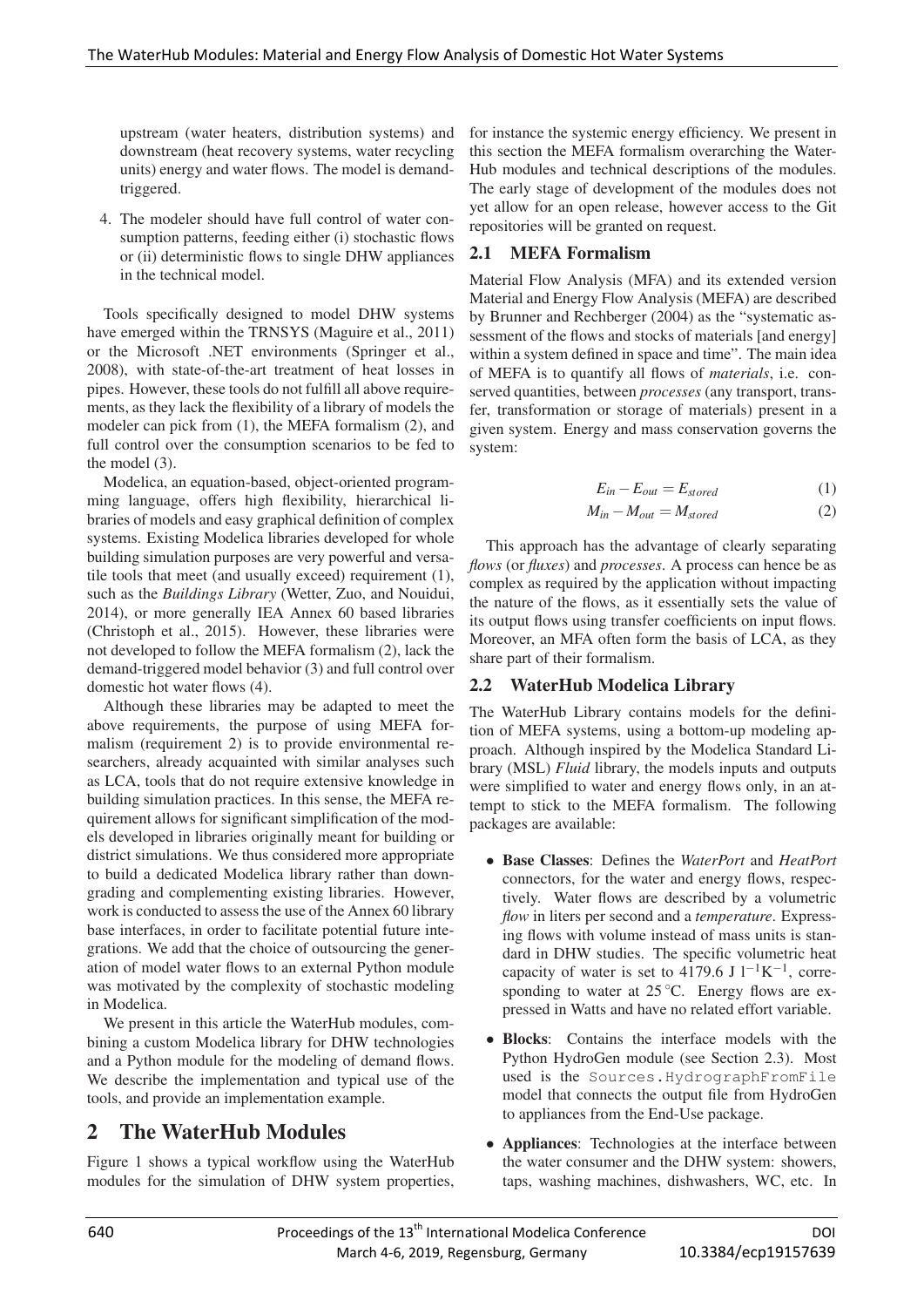

Figure 1. Typical workflow highlighting the use of the WaterHub modules for the simulation of DHW system properties (e.g., energy efficiency, absolute water or energy consumption, etc.). The HydroGen module and WaterHub Modelica library provide the tools for straightforward Monte-Carlo processes.

addition to the energy and water inputs and outputs, these models have a data port, allowing the modeler to link the model flows to an external file containing the flows demanded by the appliance (outputs of the HydroGen module, for instance, see section 2.3).

- ImportExport: Includes infinite sources and sinks for imported/exported water and energy flows (flowing in/out of the system). We note here that the flows are not strictly mono-directional, but the existence of sources and sinks suggests a natural flow direction.
- Pipes and Carriers: Contains models for water and energy carriers. Note that water pipe models are usually based on first principles, although this is not mandatory.
- DHW Systems: Building blocks of DHW systems, e.g., boilers, reservoirs, etc. Includes also water or wastewater-related technologies aiming at recovering resources from wastewater, e.g., wastewater heat exchangers or heat pumps, greywater treatment units, etc. Depending on the needed complexity, models may be based on first principle heat exchanges or emulate steady-state performance. Similarly, additional energy requirements due to pressure losses or pumping subsystems may be modeled with appropriate detail.

### 2.3 HydroGen Python Module

The module provides methods for the stochastic generation of appliance hydrographs, i.e. time-resolved flow curves. *Events* for a specific appliance are uniquely characterized by (i) a starting time, (ii) a flow rate, (iii) a temperature and (iv) a total event volume. These properties are sampled from distributions defined by the modeler, as described by Scheepers and Jacobs (2014). The modeler provides a *consumption scenario*, a JSON-formatted file containing information for the HydroGen module to generate appliance-resolved domestic water events. The purpose of the following code is to exemplify the JSON structure of a consumption scenario. Here, HydroGen will stochastically generate shower events for a family of five:

```
{
"totSimTime": 86400,
"simDays": 1,
"nbInhabitants": 5,
"distroFile":{
  "fileName": "DistroFile.xlsx",
  "skipRows": [0,1,2],
  "useCols": "B:G, J"
},
"eventList": [
    {"type":"Shower",
    "flowDist":{
      "dist":"loglogistic",
      "loc":0.127,
      "scale":4.158
      },
    "volumeDist":{
      "dist":"loglogistic",
      "loc":55.97,
      "scale":2.828
      },
    "tempDist":{
      "dist":"normal",
      "loc":39,
      "scale":2
      }
    }
  ]
}
```
The following sections describe the variables and parameters present in this exemplary consumption scenario.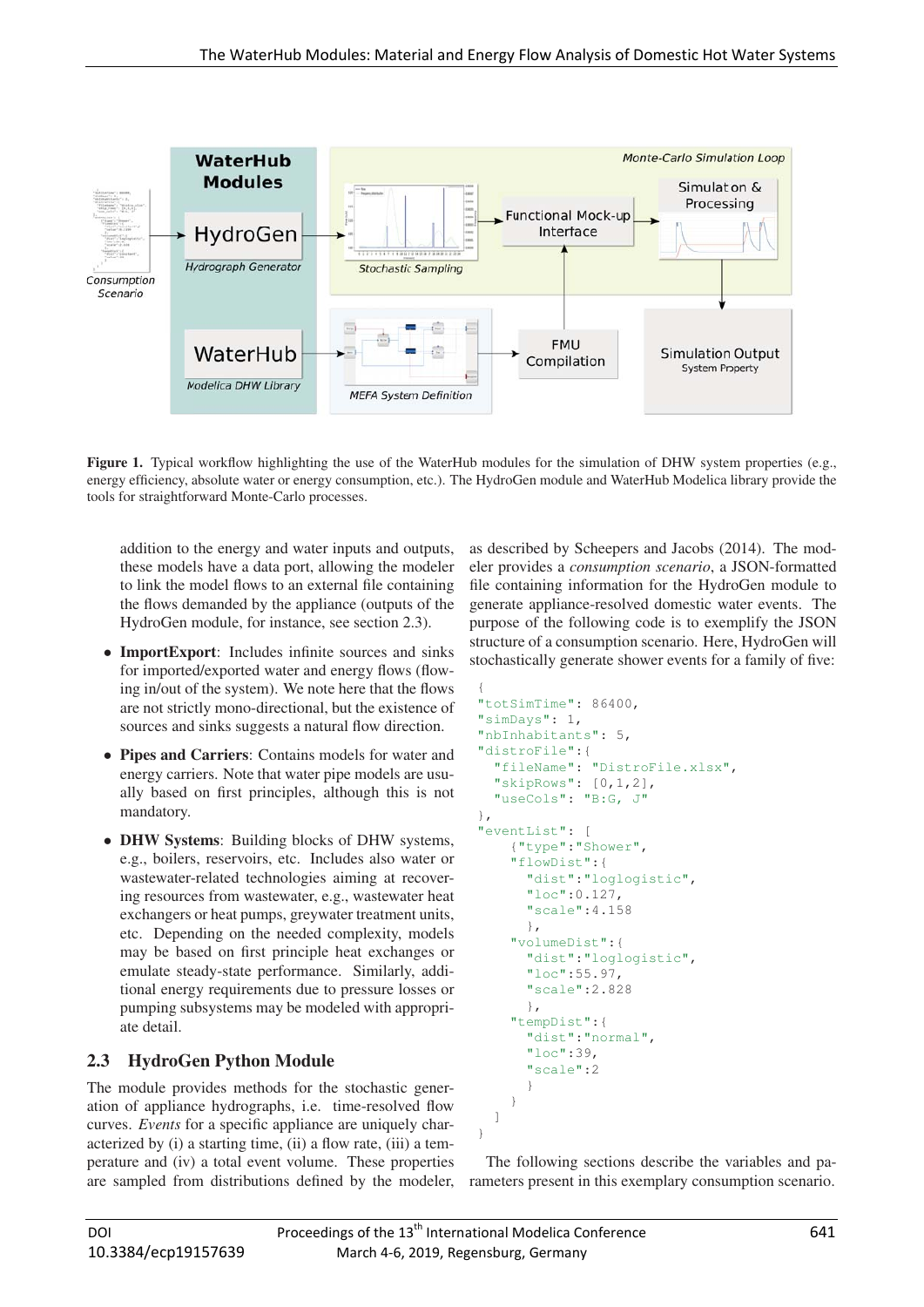#### 2.3.1 Simulation variables

totSimTime, simDays and nbInhabitants are general simulation variables. totSimTime defines the time span, in seconds, over which the events should be generated (default is 86400, i.e. 1 day). Note that this number must be consistent with the simulated period in the consequent simulation of the system energy and water flows. simDays defines the number of days the flows should be aggregated upon (default is 1). Lastly, nbInhabitants defines the number of consumers for the modeled appliance. In the present version of Hydro-Gen, the number of events is sampled from a truncated normal distribution with parameters based on the number of inhabitants. Next step will be to implement a modelerdefined discrete distribution for a full control of the number of events.

#### 2.3.2 distroFile

The distroFile key lets HydroGen compute the frequency distributions from an excel or comma-separated values (.csv) file. distroFile contains the average time-resolved flows (liters per time-step) for each appliance. Flows are converted into frequencies, and the starting time of events is sampled using an inverse transform sampling process as described by Devroye (1986).

#### 2.3.3 eventList

eventList describes the type of events to be generated. In the above example, HydroGen will generate "Shower" events. The events types are organized as a list, each component of the list containing four fields:

- type is a string and describes the event type. It should correspond to one column of distroFile. Types can for instance be shower, WC, kitchen, wash basin, etc.
- flowDist is the flow distribution, from which the event flow is sampled.
- volumeDist is the total volume distribution, from which the event total volume is sampled.
- tempDist is the event temperature distribution, from which the event temperature is sampled.

Each distribution contains a dist field describing which distribution should be used for the sampling of the event parameter, and the required parameters describing the distribution shape. The distributions are constructed based on the NumPy.random Python package, and the shape parameters are consistent with their NumPy counterparts. In the present version, the modeler can select one of the following distributions: log-logistic, Weibull, Gamma, lognormal, normal, Rayleigh or uniform. The modeler can also set dist as constant, and the software will return a constant value that overrides the stochastic sampling procedure.

#### 2.3.4 Output

HydroGen2.0 produces a .csv file that can be used with models from the WaterHub Appliances package, as described in Section 2.2. The file is formatted to be compatible with the WaterHub.Blocks.Sources. HydrographFromFile model, inspired by the CombiTimeTable from the MSL. The file contains three columns: (i) time, (ii) demanded flow (liters/second) and (iii) demanded temperature (K). We provide here an example (with default  $\text{totSimTime} = 86400$  seconds):

```
#1
float FlowTable(86400, 3)
0, 0.1, 311.0
1, 0.1, 311.0
2, 0.0, 0.0
    ...
86399, 0.0, 0.0
86400, 0.0, 0.0
```
### 2.4 Typical Workflow

The HydroGen Python module and the WaterHub Modelica library are designed to ease the workflow of DHW systems MEFAs and allow fast scripting of single simulations or Monte-Carlo processes. The workflow is schematically shown in Figure 1. Using the WaterHub Modelica library, the modeler defines the DHW system, including all appliances, sources, sinks and water-related technologies contained in the system following the MEFA formalism. The model is saved as a Modelica file (.mo). Within a Python simulation environment, the model is compiled into a Functional Mock-up Unit (FMU). In this work, the JModelica.org platform from Modelon was used (Åkesson et al., 2010). HydroGen methods are used for the stochastic generation of hydrographs, based on the modeler-defined *consumption scenario*, and fed as input for each of the DHW system appliances using the Functional Mock-up Interface (FMI) standard (the open-source PyFMI python package, part of the JModelica.org platform, was used) (Blockwitz et al., 2012). Each Monte-Carlo iteration provides the FMU with a new set of hydrographs through the FMI. Average system properties and their associated distribution are consequently computed, giving insights into the dynamics of the system flows.

The variability across Monte-Carlo iterations is currently dominated by the user consumption behavior, as the variability intrinsic to the system, for instance system parameters, is considered negligible. Future versions of the modules will account for system variability through the implementation of weather variables and/or cold water temperature profiles, for instance.

## 3 Example Scenario Analysis

Typical questions about system integration of water technologies are: (i) how has the system performance changed with the implementation of the technology, and (ii) how does the rest of system react, i.e. whether the performance of upstream or downstream technologies is impacted by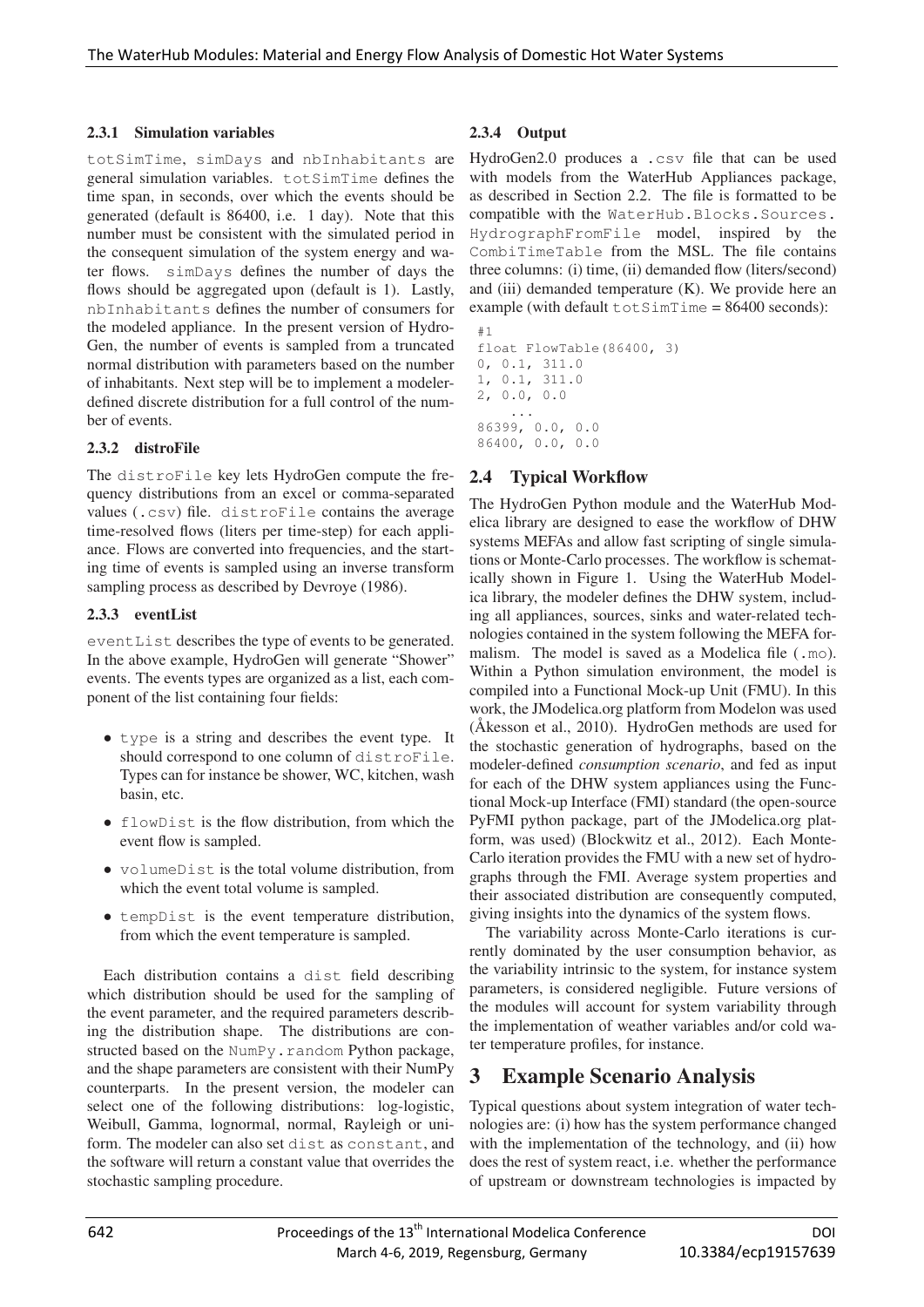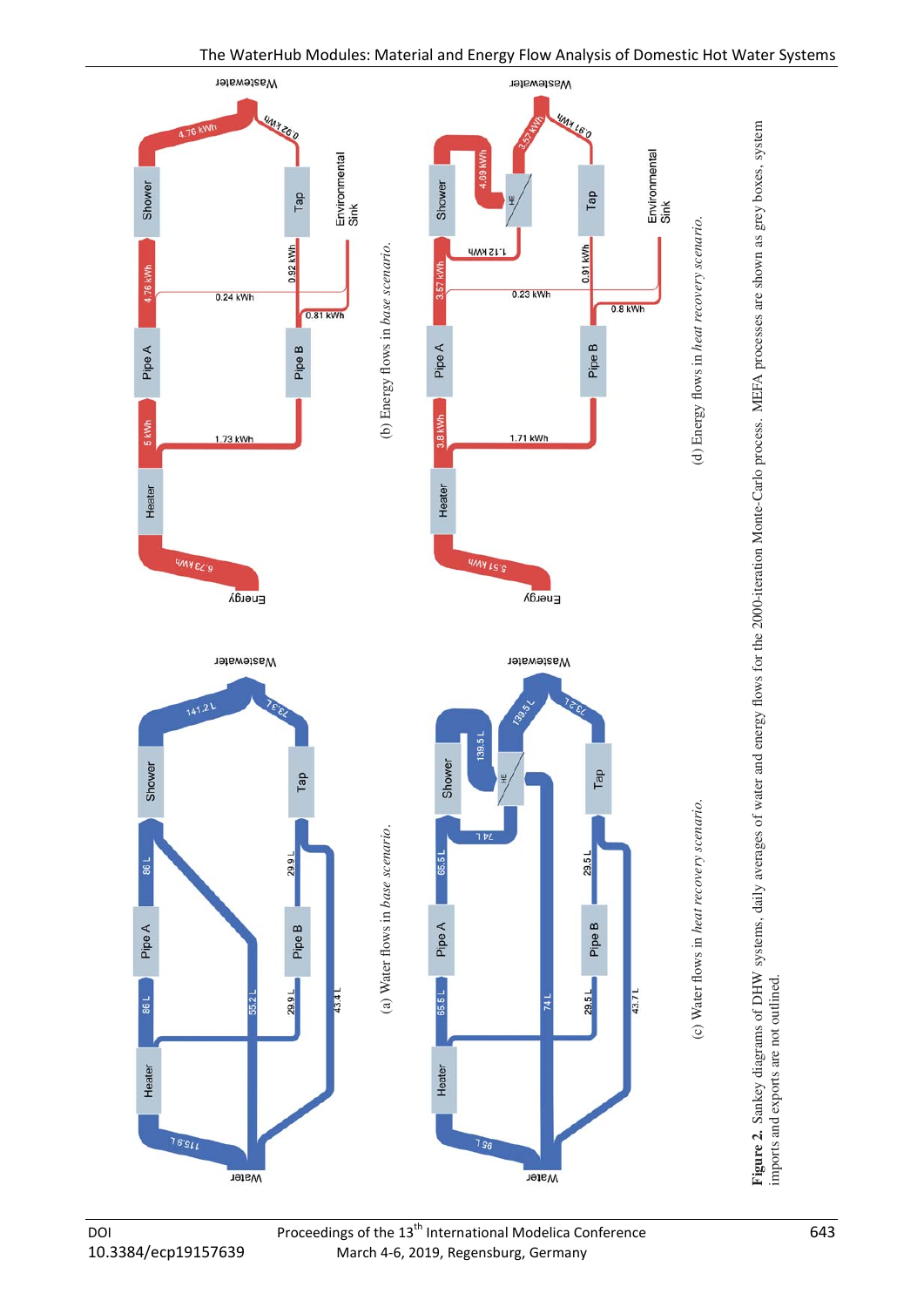the implementation. We present here an example scenario analysis. The objective is to provide a usage example of the WaterHub modules for the analysis of a heat exchanger implementation at shower-level. We investigate how the heat exchanger impacts the system energy efficiency and the systemic consequences of its integration.

Two technical scenarios were constructed graphically using the models contained in the WaterHub Modelica library. The *base scenario* includes the following models:

- Sources and sinks (MEFA *imports* and *exports*):
	- Infinite water and energy supply
	- Infinite wastewater sink
	- Infinite energy (or environmental) sink.
- An ideal instantaneous water heater
- Two ideal appliances, a shower and a kitchen tap. Appliance flows are sampled from data generated by Butler et al. (1995); Friedler and Butler (1996); Scheepers and Jacobs (2014)
- Two 15m water pipes, losing energy to the surrounding environment (temperature =  $23^{\circ}$ C). The plugflow modeling of the pipes followed the methodology described by Hanby et al. (2002). The model was validated by computing values similar to experimentally measured overall heat transfer factors in flowing conditions (about 0.62 Wm<sup>-1</sup>K<sup>-1</sup> for a 1/2" copper pipe of type L)(Hiller, 2006).

The *heat recovery scenario* includes all components from the *base scenario*, but the shower appliance is in addition connected to a simple local heat exchanger that preheats incoming cold water (set at  $10^{\circ}$ C) with the shower outlet water. The heat exchanger was modeled with a constant steady-state performance curve, using Newton law of cooling and approximating the heat exchange by two thermally connected straight pipes with fluid flows in the same direction. The governing equations read

$$
T_1^{out} = T_1^{in} + \frac{\Delta T}{(1 + j_1/j_2)} \alpha
$$
 (3)

$$
T_2^{out} = T_2^{in} - \frac{\Delta T}{(1 + j_2/j_1)} \alpha
$$
 (4)

$$
\alpha = (1 - e^{\frac{\gamma}{j_1 + j_2}L}) \qquad , \qquad (5)
$$

with  $T_i^X$  being the temperature of pipe *i* at position *X*,  $\Delta T$ the temperature difference at pipe inlets, and  $j_i$  the flow in pipe *i*. The variable  $\alpha$  (Equation 5) describes the efficiency of the heat exchanger, a function of the heat exchange coefficients and exchange surface area (contained in parameter  $\gamma$ ), length of pipes *L*, and flows  $j_i$ . In this fictitious example,  $\alpha$  is approximated by a constant value. With  $\alpha = 0$ , no heat is transferred between the pipes, while all the available heat is transferred as  $\alpha = 1$ . We set  $\alpha = 0.7$ .



Figure 3. Daily energy imports in the *base scenario* and the *heat recovery scenario*.

The results of a 2000-iterations Monte-Carlo process following the workflow described in Section 2.4 are shown in Figure 2 as Sankey diagrams. The diagrams present the average daily water and energy flows of the *base scenario* and the *heat recovery scenario*. The small water consumption differences are numerical errors due to the limited number of Monte-Carlo iterations and can be neglected in the analysis. Under the assumptions of this didactic example, we recognize how the implementation of the heat exchanger has modified the average flows, increasing the cold/hot water ratio in the shower appliance from 0.64 to 1.13, saving on average 1.22 kWh per day for the heating of hot water (from 6.73 kWh to 5.51 kWh primary energy import). As the heater must now provide a daily average of 95 l of hot water instead of 115.9 l in the *base scenario*, we may suggest that a new dimensioning process is required to optimize the water heater to the new demand. In addition to mean flows, insights into system dynamics may be very important. The frequency analysis of the heater energy demand in Figure 3 shows that the daily energy import distribution is narrower when a heat exchanger is implemented, further indicating that as the heater will operate in a lower, narrower range, the power required by the heater may also be reduced. In addition, we note that the heat exchanger has no impact on the energy lost by the water pipe, indicating the two subsystems are not interacting.

### 4 Conclusions

The WaterHub modules are dedicated tools for the analysis of water and energy flows at household level, following the Materials and Energy Flow Analysis (MEFA) formalism, thus providing easy-to-use tools for Life Cycle Assessment (LCA) or stand-alone simulations of Domestic Hot Water (DHW) systems.

The WaterHub modules are useful for the identification and analysis of technological and behavioral interactions within DHW systems. In the simple application shown in the example of Section 3, we showed that the addition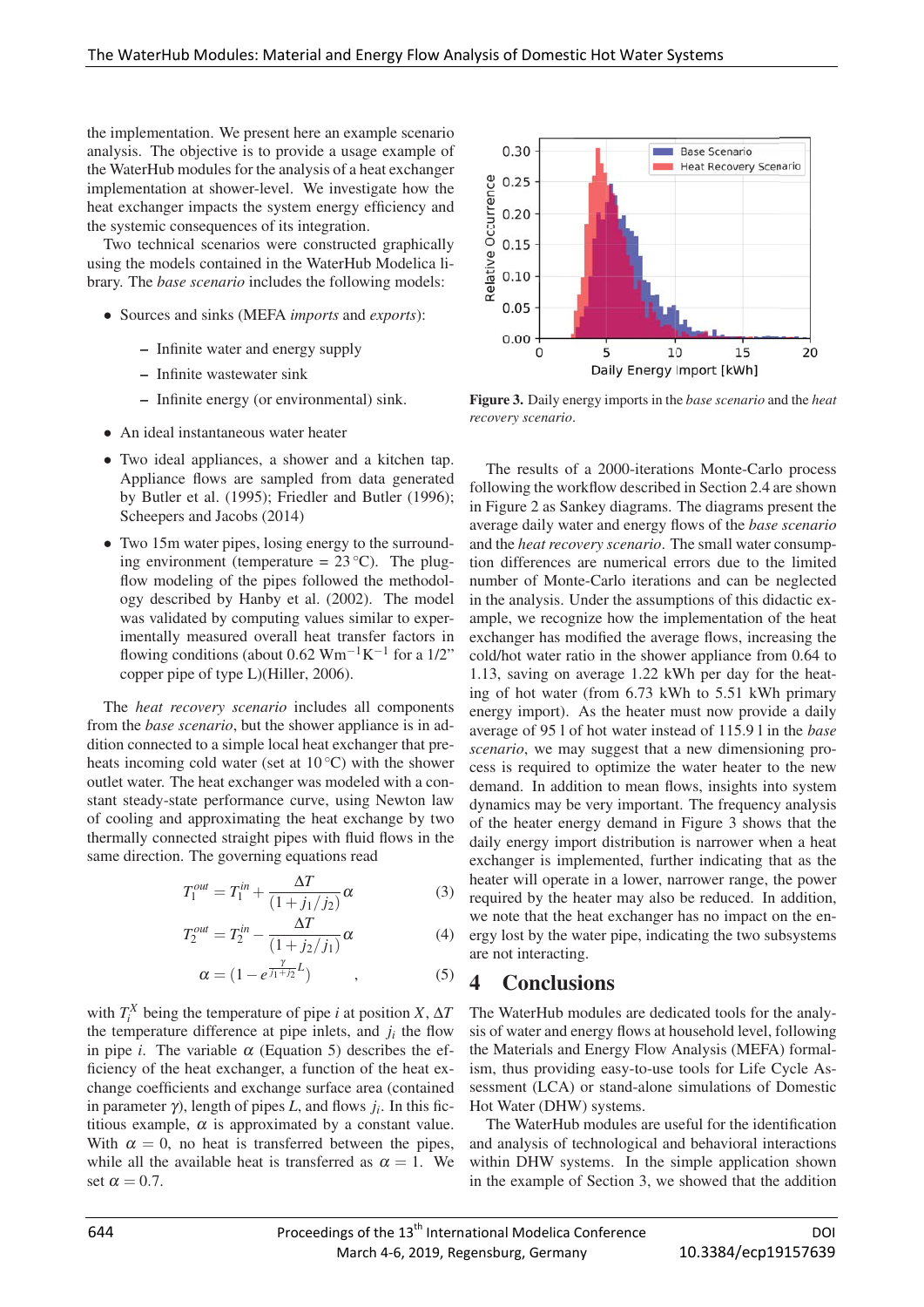of appliance-level heat recovery systems may impact the design and dimensions of upstream water heaters.

The WaterHub Modelica library provides the modeler with sub-models for graphical MEFA system definition. The HydroGen Python module provides the modeler with methods for the stochastic generation of appliancespecific hydrographs. The hydrographs are linked to models from the Appliances package included in the Water-Hub Modelica library. In this sense, the modeled DHW system is demand-based, triggering upstream and downstream flows by simulating human-appliance interactions. The clear distinction between technical scenarios (built with the WaterHub Modelica library) and consumption scenarios (processed into stochastic flows by the HydroGen Python module) facilitates scenario analyses, as shown in the provided example, by allowing the modeler full control over appliance flows and focusing solely on water and energy flows. The distinction is emphasized by the use of two separate modules: the Python module handles the stochastic modeling and the Modelica environment provides an excellent framework for the simulation of DHW flows.

# 5 Acknowledgements

This work has been financially supported by InnoSuisse within the SCCER EIP project.

### References

- J. Åkesson, K.-E. Årzén, M. Gäfvert, T. Bergdahl, and H. Tummescheit. Modeling and optimization with Optimica and JModelica.org - Languages and tools for solving large-scale dynamic optimization problems. *Computers & Chemical Engineering*, 34(11):1737–1749, 2010. doi:10.1016/J.COMPCHEMENG.2009.11.011.
- T. Blockwitz, M. Otter, J. Akesson, M. Arnold, C. Clauss, H. Elmqvist, M. Friedrich, A. Junghanns, J. Mauss, D. Neumerkel, H. Olsson, and A. Viel. Functional Mockup Interface 2.0: The Standard for Tool independent Exchange of Simulation Models. In *Proceedings of the 9th International Modelica Conference, September 3-5, 2012, Munich, Germany*, pages 173–184, 2012. doi:10.3384/ecp12076173.
- E. J. M. Blokker, J. H. G. Vreeburg, and J. C. Van Dijk. Simulating Residential Water Demand with a Stochastic End-Use Model. *Journal of Water Resources and Management*, 136(1):19–26, 2010. doi:10.1061/ASCEWR.1943- 5452.0000002.
- P. H. Brunner and H. Rechberger. *Practical Handbook of Material Flow Analysis*. Boca Raton, FL : CRC/Lewis, 2004. ISBN 1566706041 9781566706049.
- D. Butler, E. Friedler, and K. Gatt. Characterising the Quantity & Quality of Domestic Wastewater Inflows. *Water Science and Technology*, 31(7):13–24, 1995. doi:10.2166/wst.1995.0190.
- N.-G. Christoph, M. Wetter, M. Fuchs, P. Grozman, L. Helsen, F. Jorissen, M. Lauster, D. Mülle, D. Picard, P. Sahlin, and

M. Thorade. IEA EBC Annex 60 modelica library - An international collaboration to develop a free open-source model library for buildings and community energy systems. In *14th Conference of International Building Performance Simulation Association, BS 2015; Hyderabad; India*, pages 395– 402, Hyderabad, 2015. International Building Performance Simulation Association.

- L. Devroye. *Non-Uniform Random Variate Generation*. Springer-Verlag, New York, 1986.
- E. Friedler and D. Butler. Quantifying the Inherent Uncertainty in the Quantity and Quality of Domestic Wastewater. *Water Science and Technology*, 33(2):65–78, 1996. doi:10.2166/wst.1996.0038.
- J. Frijns, J. Hofman, and M. Nederlof. The Potential of (Waste)Water as Energy Carrier. *Energy Conversion and Management*, 65:357–363, 2013. doi:10.1016/j.enconman.2012.08.023.
- V.I. Hanby, J.A. Wright, D.W Fletcher, and D.N.T Jones. Modeling the Dynamic Response of Conduits. *HVAC & Research*, 8(1):1–12, 2002. doi:10.1080/10789669.2002.10391287.
- R. Hendron, J. Burch, M. Hoeschele, and L. Rainer. Potential for Energy Savings Through Residential Hot Water Distribution System Improvements. In *ASME 2009 3rd International Conference on Energy Sustainability, Volume 2*, pages 341– 350. ASME, 2009. doi:10.1115/ES2009-90307.
- R. Hendron, J. Burch, and G. Barker. Tool for Generating Realistic Residential Hot Water Event Schedules: Preprint. In *Golden, CO: National Renewable Energy Laboratory*, 2010.
- C. C. Hiller. Hot Water Distribution System Piping Heat Loss Factors - Phase I: Test Results. In *ASHRAE Transactions*, volume 112, pages 436–446, 2006.
- S. J. Kenway, R. Scheidegger, T. A. Larsen, P. Lant, and H. P. Bader. Water-Related Energy in Households: A Model Designed to Understand the Current State and Simulate Possible Measures. *Energy and Buildings*, 58:378–389, 2012. doi:10.1016/j.enbuild.2012.08.035.
- V. Lazarova, K. Choo, and P. Cornel. *Water-energy Interactions in Water Reuse*. IWA Publishing, 2012. ISBN 184339541X.
- J. Maguire, M. Krarti, and X. Fang. An Analysis Model for Domestic Hot Water Distribution Systems: Preprint. In *5th International Conference on Energy Sustainability and Fuel Cells*, 2011.
- F. Meggers and H. Leibundgut. The Potential of Wastewater Heat and Exergy: Decentralized High-Temperature Recovery with a Heat Pump. *Energy and Buildings*, 43(4):879–886, 2011. doi:10.1016/j.enbuild.2010.12.008.
- C. Pakula and R. Stamminger. Energy and Water Savings Potential in Automatic Laundry Washing Processes. *Energy Efficiency*, 8:205–222, 2015. doi:10.1007/s12053-014-9288-0.
- R. Penn, M. Schütze, M. Gorfine, and E. Friedler. Simulation Method for Stochastic Generation of Domestic Wastewater Discharges and the Effect of Greywater Reuse on Gross Solid Transport. *Urban Water Journal*, 14(8):1–7, 2017. doi:10.1080/1573062X.2017.1279188.